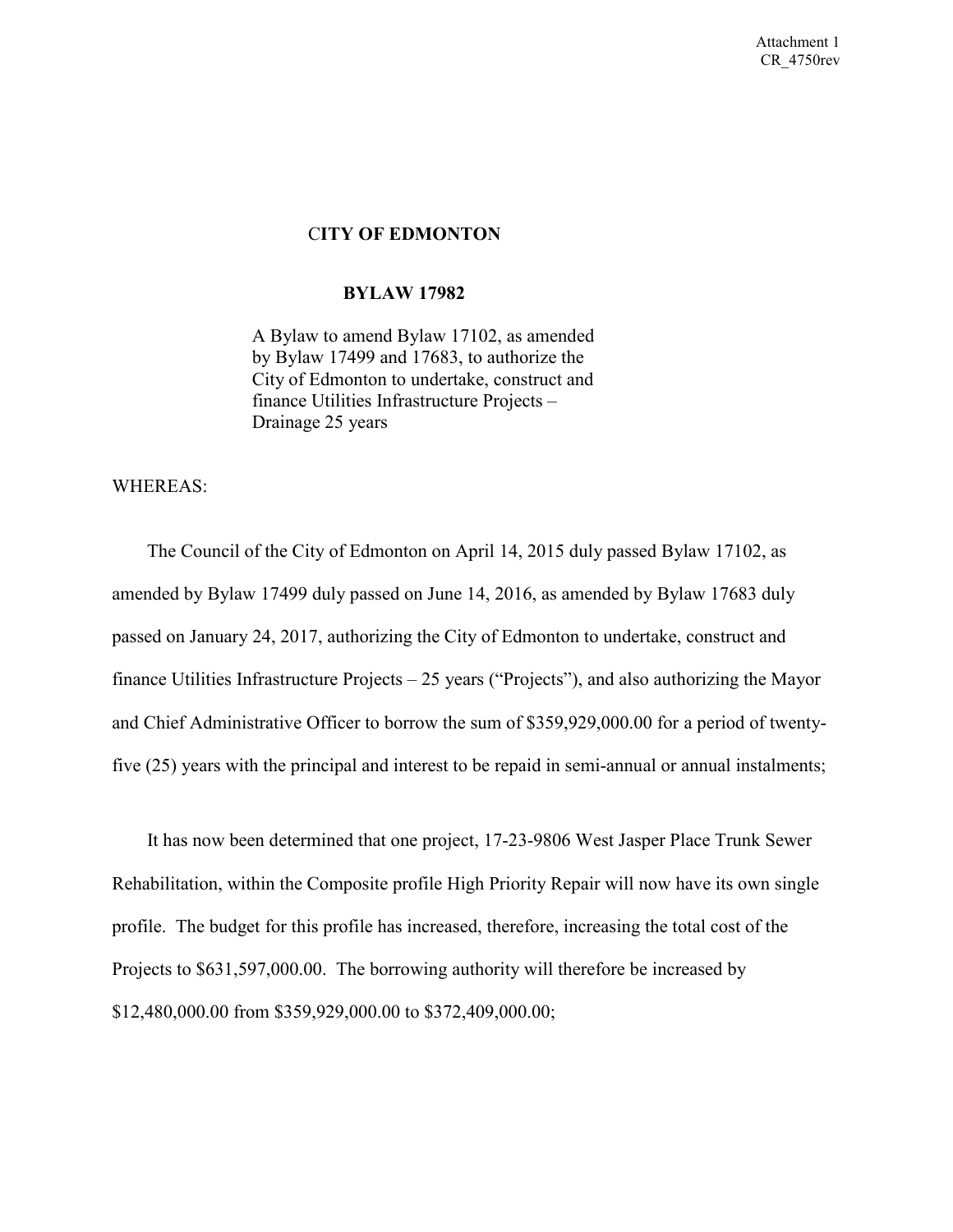The above expenditures were approved by the City of Edmonton in its estimate of capital expenditures through the 2015 - 2018 Capital Budget;

 THEREFORE, THE COUNCIL OF THE CITY OF EDMONTON DULY ASSEMBLED ENACTS AS FOLLOWS:

1. Bylaw 17102 is amended in the preamble, paragraph two, thereof by deleting the figure "\$615,897,000.00" as it appears and by substituting the figure "\$631,597,000.00".

2. The said Bylaw is further amended in the preamble, paragraph four, and in Section (1), Section (2), and Section (10), thereof by deleting the figure "\$359,929,000.00" as it appears and by substituting the figure \$372,409,000.00".

3. The said Bylaw is further amended in the preamble, paragraph seven, thereof by deleting the date "December 31, 2015" and the amount "\$3,033,223,562.85" for the existing debt of the City of Edmonton as it appears and substituting the date "December 31, 2016" and the figure "\$3,338,949,882.41".

4. The said Bylaw is further amended by replacing Schedule "A" with Schedule "A" as attached.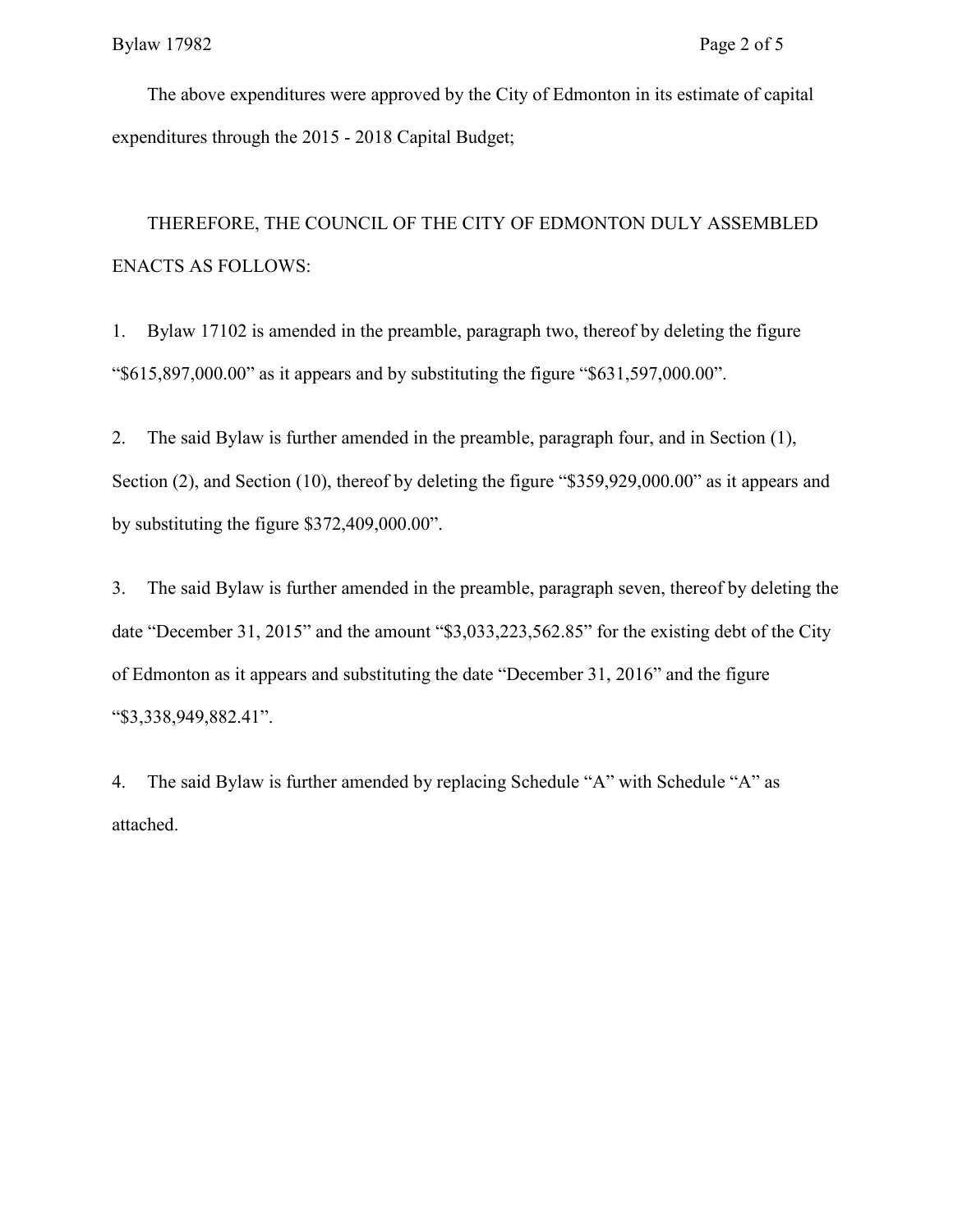5. This bylaw shall take effect on the day of the final passing thereof.

| READ a first time this        | q <sup>th</sup> | day of | May | 2017; |
|-------------------------------|-----------------|--------|-----|-------|
| READ a second time this       |                 | day of |     | 2017; |
| READ a third time this        |                 | day of |     | 2017; |
| <b>SIGNED AND PASSED this</b> |                 | day of |     | 2017  |

## THE CITY OF EDMONTON

. . . . . . . . . . . . . . . . . . . . . . . . . . . . .

# MAYOR

. . . . . . . . . . . . . . . . . . . . . . . . . . . . .

## CITY CLERK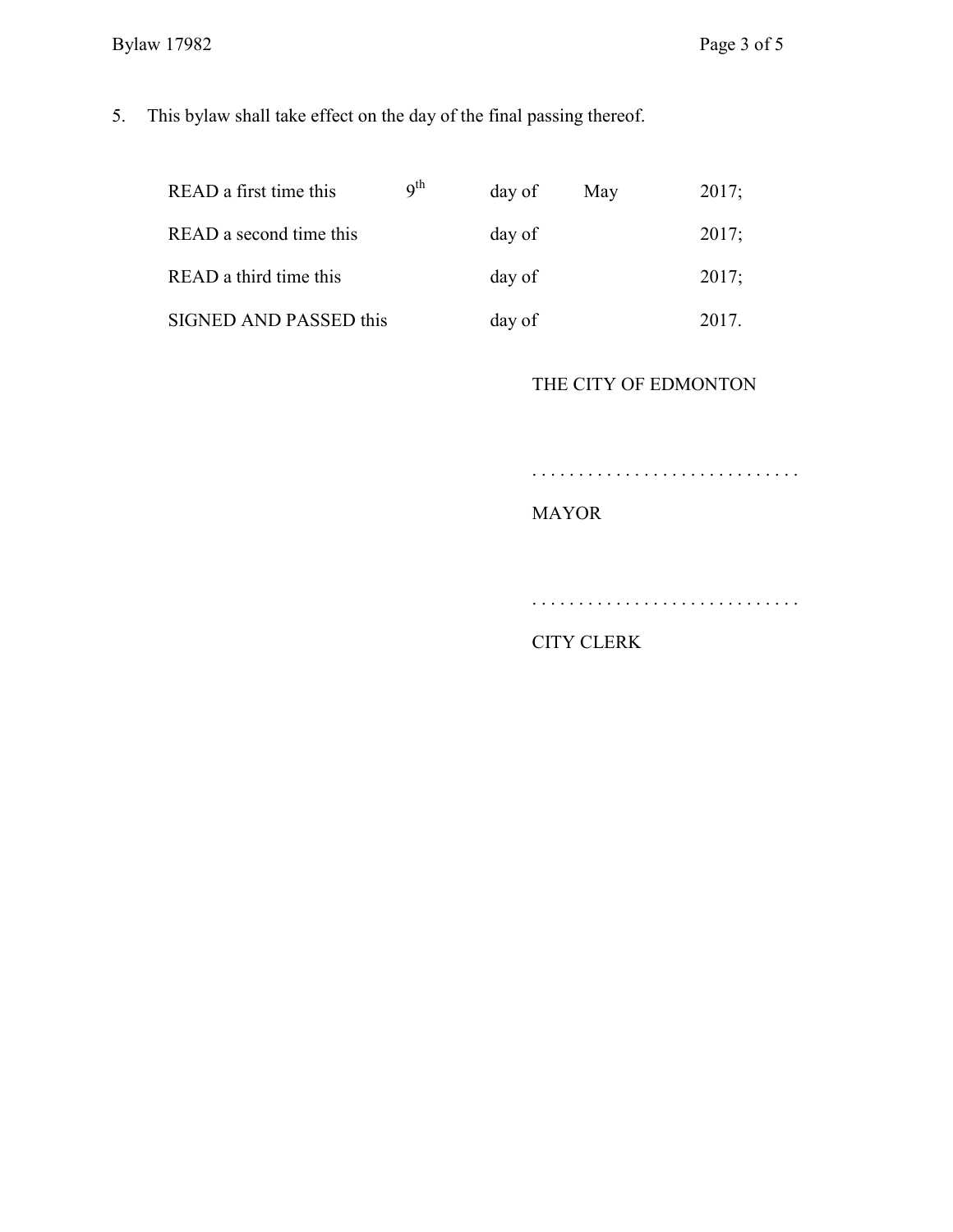|               | l                  |   |
|---------------|--------------------|---|
|               | i                  |   |
|               | 1                  |   |
|               | j<br>i             | ) |
| ſ             | l                  |   |
|               |                    |   |
|               |                    |   |
|               |                    |   |
|               |                    |   |
|               |                    |   |
|               |                    |   |
|               |                    |   |
|               |                    |   |
|               |                    |   |
|               |                    |   |
|               |                    |   |
|               |                    |   |
|               |                    |   |
|               |                    |   |
|               |                    |   |
|               |                    |   |
|               |                    |   |
|               |                    |   |
|               |                    |   |
|               |                    |   |
|               |                    |   |
|               |                    |   |
|               |                    |   |
|               |                    |   |
|               |                    |   |
|               |                    |   |
|               |                    |   |
|               |                    |   |
|               |                    |   |
|               |                    |   |
|               |                    |   |
|               |                    |   |
|               |                    |   |
|               |                    |   |
|               |                    |   |
|               |                    |   |
|               |                    |   |
|               |                    |   |
|               |                    |   |
|               |                    |   |
|               |                    |   |
|               |                    |   |
|               |                    |   |
|               |                    |   |
|               |                    |   |
|               |                    |   |
|               |                    |   |
|               |                    |   |
|               |                    |   |
|               |                    |   |
|               |                    |   |
|               |                    |   |
|               |                    |   |
|               |                    |   |
|               |                    |   |
|               |                    |   |
|               |                    |   |
|               |                    |   |
|               | )<br>)<br>)        |   |
| $\frac{1}{2}$ |                    |   |
|               | l                  |   |
|               |                    |   |
|               | $\frac{1}{2}$<br>i |   |
| ļ             | I                  |   |
|               |                    |   |

Page 4 of 5

Schedule " $A$ " **Schedule "A"**

# **Utilities Infrastructure Projects 1000** Utilities Infrastructure Projects<br>25 Years<br>(in thousands of dollars) **(in thousands of dollars)**

| Project          |                                                              |           | Retained |                | Borrowing | 2016 and        |                     |        |                   |                     |                   |                     |                     |
|------------------|--------------------------------------------------------------|-----------|----------|----------------|-----------|-----------------|---------------------|--------|-------------------|---------------------|-------------------|---------------------|---------------------|
| Number           | Project Name                                                 | t<br>Budg | Earnings | Other          | Request   | Prior           | 2017                | 2018   | 2019              | 2020                | 2021              | 2022                | 2023                |
| Stormwater       |                                                              |           |          |                |           |                 |                     |        |                   |                     |                   |                     |                     |
| $CM - 31 - 9503$ | <b>Structures Rehabilitation</b>                             | ٠<br>s    | ↮        | s              |           |                 | $\blacksquare$<br>s | ı<br>s | $\mathbf{I}$<br>↮ | $\blacksquare$<br>↮ | $\mathbf{I}$<br>S | $\blacksquare$<br>S | $\blacksquare$<br>S |
| $CM - 31 - 9504$ | <b>Sewer Rehabilitation</b>                                  |           |          |                |           |                 |                     |        |                   |                     |                   |                     |                     |
| CM-31-9512       | Service Connection Renewal                                   |           |          |                |           |                 |                     |        |                   |                     |                   |                     |                     |
| CM-31-9703       | Sewer System Upgrading                                       |           |          |                |           |                 |                     |        |                   |                     |                   |                     |                     |
| 13-31-9617       | Mill Creek End of Pipe Treatment Facility                    | 11,083    | 4,507    |                | 6,576     | 2,114           | 3,061               | 1,401  |                   |                     |                   |                     |                     |
| 15-31-9415       | Sewer Laterals to Support Downtown<br>Intensification        | 2,403     | 961      |                | 1,442     |                 | 885                 | 557    |                   |                     |                   |                     |                     |
| 15-31-9515       | Groat Road Trunk Sewer Rehabilitation                        | 19,289    | 7,716    |                | 11,573    | 413             | 11,160              |        |                   |                     |                   |                     |                     |
| $15-31-6142$     | Kennedale Accommodation Upgrade                              | ı         |          |                |           |                 |                     |        |                   |                     |                   |                     |                     |
| 15-31-9525       | Optimization of 30 Avenue Storm Trunk<br>Overflow            | 7,741     | 3,097    |                | 4,644     | 247             | 4,397               |        |                   |                     |                   |                     |                     |
| CM-31-9612       | Opportunistic Flood Prevention Project                       | 9,007     | 5,793    |                | 3,214     | 3,214           |                     |        |                   |                     |                   |                     |                     |
| $CM-31-9435$     | Interconnection Control Program                              |           |          |                |           |                 |                     |        |                   |                     |                   |                     |                     |
| CM-31-9470       | ReviewInspect Developer Built Sewer                          |           |          |                |           |                 |                     |        |                   |                     |                   |                     |                     |
| $CM-31-9510$     | Drainage Neighbourhood Renewal                               |           |          |                |           |                 |                     |        |                   |                     |                   |                     |                     |
| CM-31-9623       | <b>Biosolids Facilities Renewal</b>                          |           |          |                |           |                 |                     |        |                   |                     |                   |                     |                     |
| CM-31-9702       | Combined Sewer Overflow Control                              |           |          |                |           |                 |                     |        |                   |                     |                   |                     |                     |
| $CM-31-6130$     | Drainage Vehicle & Construction Equipment                    |           |          |                |           |                 |                     |        |                   |                     |                   |                     |                     |
| $CM-31-6140$     | Drainage Facility Upgrading                                  |           |          |                |           |                 |                     |        |                   |                     |                   |                     |                     |
| $CM - 31 - 6200$ | Drainage IT Assets                                           |           |          |                |           |                 |                     |        |                   |                     |                   |                     |                     |
| $CM-31-9511$     | Neighbourhood Flood Prevention                               |           |          |                |           |                 |                     |        |                   |                     |                   |                     |                     |
| CM-31-9520       | <b>High Priority Repair</b>                                  |           |          |                |           |                 |                     |        |                   |                     |                   |                     |                     |
| $CM - 31 - 9604$ | <b>Creek Erosion Protection</b>                              | 1,202     | 3,706    | 2,100          | 5,396     | 3,596           | 547                 | 1,253  |                   |                     |                   |                     |                     |
| CM-31-9611       | Expanded Neighbourhood Flood Mitigation                      |           |          |                |           |                 |                     |        |                   |                     |                   |                     |                     |
| $CM - 31 - 9640$ | River For Life                                               |           |          |                |           |                 |                     |        |                   |                     |                   |                     |                     |
| $CM - 31 - 2160$ | Opportunistic Sewer Separation                               |           |          |                |           |                 |                     |        |                   |                     |                   |                     |                     |
| $CM-31-9616$     | LID Capital Demonstration Projects                           | 1,142     | 727      | $\overline{c}$ | 403       | $\overline{74}$ | 194                 | 135    |                   |                     |                   |                     |                     |
| $CM - 31 - 9620$ | Environmental & Collection System                            |           |          |                |           |                 |                     |        |                   |                     |                   |                     |                     |
| 16-31-9800       | Tweddle Place Dry Pond and Sewer Upgrades<br><b>Storm</b>    |           |          |                |           |                 |                     |        |                   |                     |                   |                     |                     |
| 16-31-9801       | Ekota Dry Pond and Menisa Storm Relief<br>(EK1, MN1 - Storm) |           |          |                |           |                 |                     |        |                   |                     |                   |                     |                     |
| 16-31-9802       | Tawa Dry Pond (TW1, HV1, WL1) - Storm                        |           |          |                |           |                 |                     |        |                   |                     |                   |                     |                     |